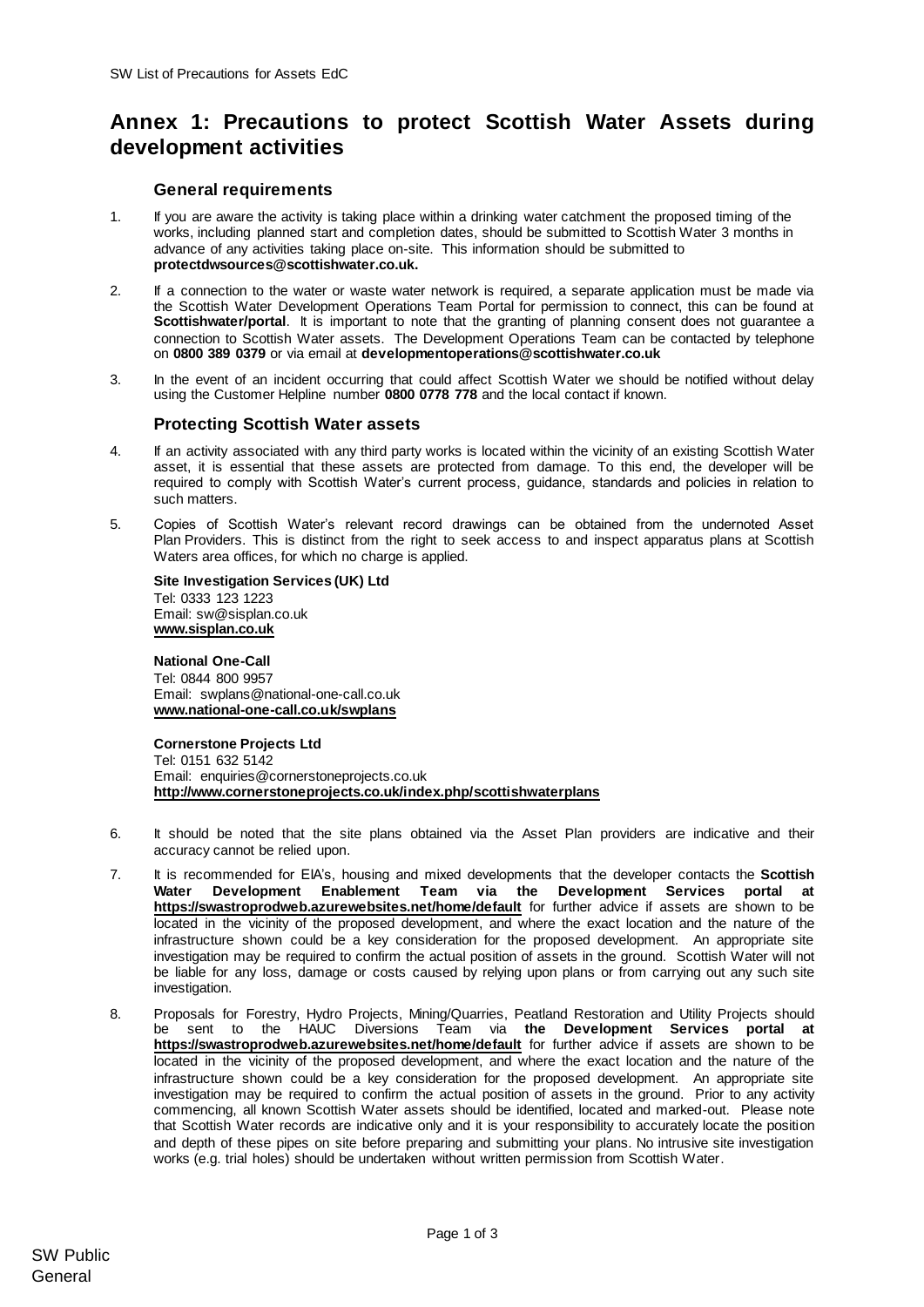- 9. Scottish Water requires Risk Assessment Method Statements (RAMS) and Safe Systems of Work (SSoW) to be prepared and submitted in advance to Scottish Water for formal review and acceptance. These documents shall consider and outline in detail how existing Scottish Water assets are to be protected and/or managed for the duration of any construction works and during operation of the development if relevant. These documents must be submitted to Scottish Water for formal prior written acceptance.
- 10. The developer shall obtain written acceptance from Scottish Water where any site activities are intended to take place in the vicinity of Scottish Water's assets. The relevant team can advise on any potential risk mitigation measures that may be required.
- 11. Scottish Water and its representatives shall be allowed access to Scottish Water assets at all times for inspection, maintenance and repair. This will also ensure that the Scottish Water assets are protected and that any Scottish Water requirements are being observed.
- 12. Any obstruction or hindrance of access to Scottish Water assets should be avoided. The prompt and efficient use and manipulation of valves, hydrants, meters or other apparatus is required at all times. There should also be no interference with the free discharge from water main scours or sewer overflows.
- 13. In the event of an incident occurring that could affect Scottish Water, including any damage to assets, Scottish Water should be notified without delay, using the Customer Helpline number **0800 0778 778**, and the local contact if known. Scottish Water apparatus should not be interfered with or operated by anyone other than Scottish Water personnel.
- 14. Minimum Distances of Sewers/Water Mains from Buildings/Structures/other Obstructions There are two critical issues relating to how close you can build to water mains and sewers.
	- 1. Scottish Water has a legal right of access in order to maintain and repair assets and there are minimum distances required in order to facilitate future SW access to water mains and sewers. No buildings, structures or any other obstructions that will restrict our access or put at risk the integrity of the assets is permitted within this distance.
	- 2. For pressurised pipes there is a recommended distance to be used in order to protect adjacent buildings and structures should the asset burst. This is the recommended distance to minimise the risk of damage to adjacent properties and structures in the event of a water main failure. It is suggested that this distance may include garden areas but should not include inhabited structures.

The details of these requirements should be confirmed with Scottish Water as an early part of the design process.

- 15. Stationary plant, equipment, scaffolding, construction or excavated material, etc. should not be placed over, or close to, any Scottish Water assets without the prior written consent of Scottish Water which may be withheld depending on circumstances on-site.
- 16. Special care should be taken to avoid the burying of Scottish Water assets or the obstruction of sewers or manholes with fill or other material. Arrangements for altering the level of any chambers should be agreed in advance with Scottish Water and these should be constructed in accordance with Scottish Water requirements. The cost of any work to Scottish Water assets will be met by the project developer.
- 17. Excavation works (e.g. of wind turbine foundations) should not be carried out in the proximity of a water or waste water main without due notice having been given to Scottish Water and prior written acceptance obtained. The developer will comply fully with any Scottish Water specific site requirements.
- 18. Any tree planting associated with the development (e.g. compensatory planting or screening etc.) should be undertaken in line with Water for Scotland 4<sup>th</sup> Edition 2018 and Sewers for Scotland 4<sup>th</sup> Edition 2018 to ensure that Scottish Water's assets are not put at risk by future growth of tree roots.
- 19. Vibration in close proximity to Scottish Water pipelines or ancillary apparatus should be managed in accordance with British Standard 5228-1:2009 (Code of practice for noise and vibration control on construction and open sites). The predicted levels of vibration should be agreed in advance with Scottish Water as part of the risk assessment and method statement and agreed vibration monitoring arrangements will be required.
- 20. The developer will consider the possibility of increased loading on Scottish Water apparatus and measures will be taken to eliminate or mitigate increased loading on assets. Care should be taken to identify the exact location (line and level) of any assets, which may be crossed by vehicles on the access route to the site and crossing points will be engineered to the requirements of Scottish Water. Any pipe crossing proposals are subject to prior written acceptance by Scottish Water.
- 21. Scottish Water will not accept liability for any costs incurred in fulfilling any of the above requirements during the development planning, construction or operational phases, either by the developer, the developer's associates, contractors or any other person or organisation involved in the project.
- 22. If the developer damages any Scottish Water asset they will be held liable for any costs resulting from this.